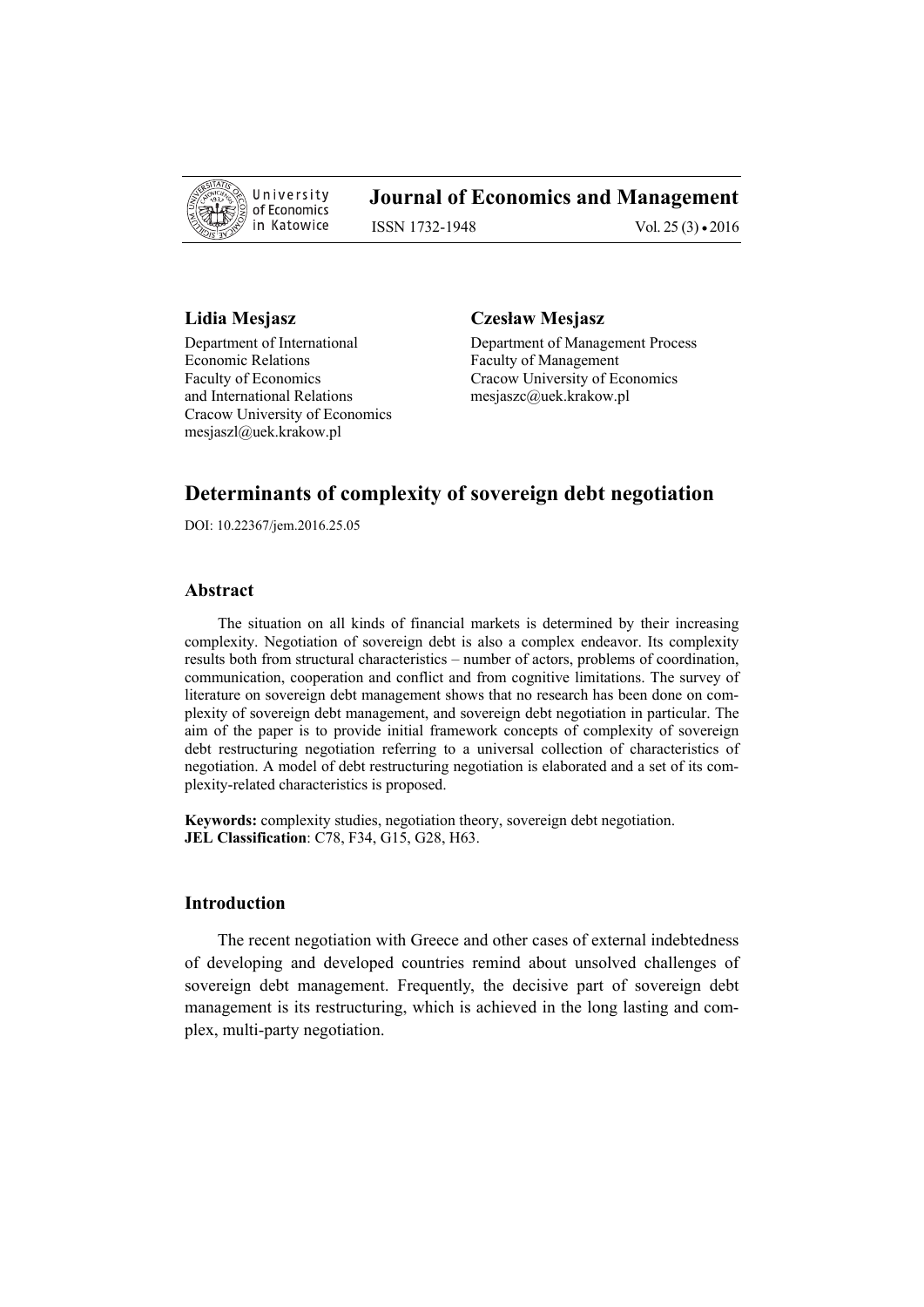While there exists a vast literature about international debt, the negotiation process itself has usually been given less attention. Most of the studies are focused upon formal aspects of negotiation, e.g. modelling the bargaining process with dynamic, stochastic, general equilibrium model. Such problems as the process of negotiation, bargaining phases, behavior of negotiators, structure of negotiation situation, the consequences of multi-actor negotiation have not yet been studied profoundly.

There is another aspect of the situation on all financial markets which is associated with their increasing complexity. It is reflected in variety of applications of that term in the public discourse on finance, including also sovereign debt. Negotiation of sovereign debt is by definition a complex endeavor. Its complexity results both from structural characteristics – number of actors, problems of coordination, communication, cooperation and conflict as well as from cognitive boundaries. Recently, complexity of debt restructuring negotiation has even increased due to overall uncertainty in the world economic system and due to new specific determinants of the debt restructuring cases, e.g. the Greece's debt crisis. The survey of literature on sovereign debt management shows that no research has been done on complexity of the sovereign debt management, and sovereign debt negotiation in particular.

The aim of the paper is to provide initial framework concepts of complexity of sovereign debt restructuring negotiation referring to a universal collection of characteristics of negotiation. A model of debt restructuring negotiation is elaborated and the set of complexity-related characteristics of negotiation is proposed.

Although the term complexity is frequently used in the discourse on negotiation, including debt restructuring negotiation, usually it is defined in an imprecise manner. Therefore the definitions of complexity are explained in the paper in a more rigorous way. The ideas presented in the paper can be used in a deeper understanding of the sovereign debt negotiating processes, their institutional determinants and behavior of the parts involved. The approaches based solely upon statistical analysis and rational assumptions about decision makers are insufficient, especially under the contemporary circumstances.

In the first part of the paper, sovereign debt and negotiation associated with its restructuring are discussed. Definitions of 'hard' and 'soft' complexity are presented in the second part. In the third part, the structure and the process of debt restructuring negotiation are depicted. In the final part the attributes of complexity of debt restructuring negotiation are proposed. Potential applications of complexity-related ideas drawn from theory of negotiations are also scrutinized in the last part.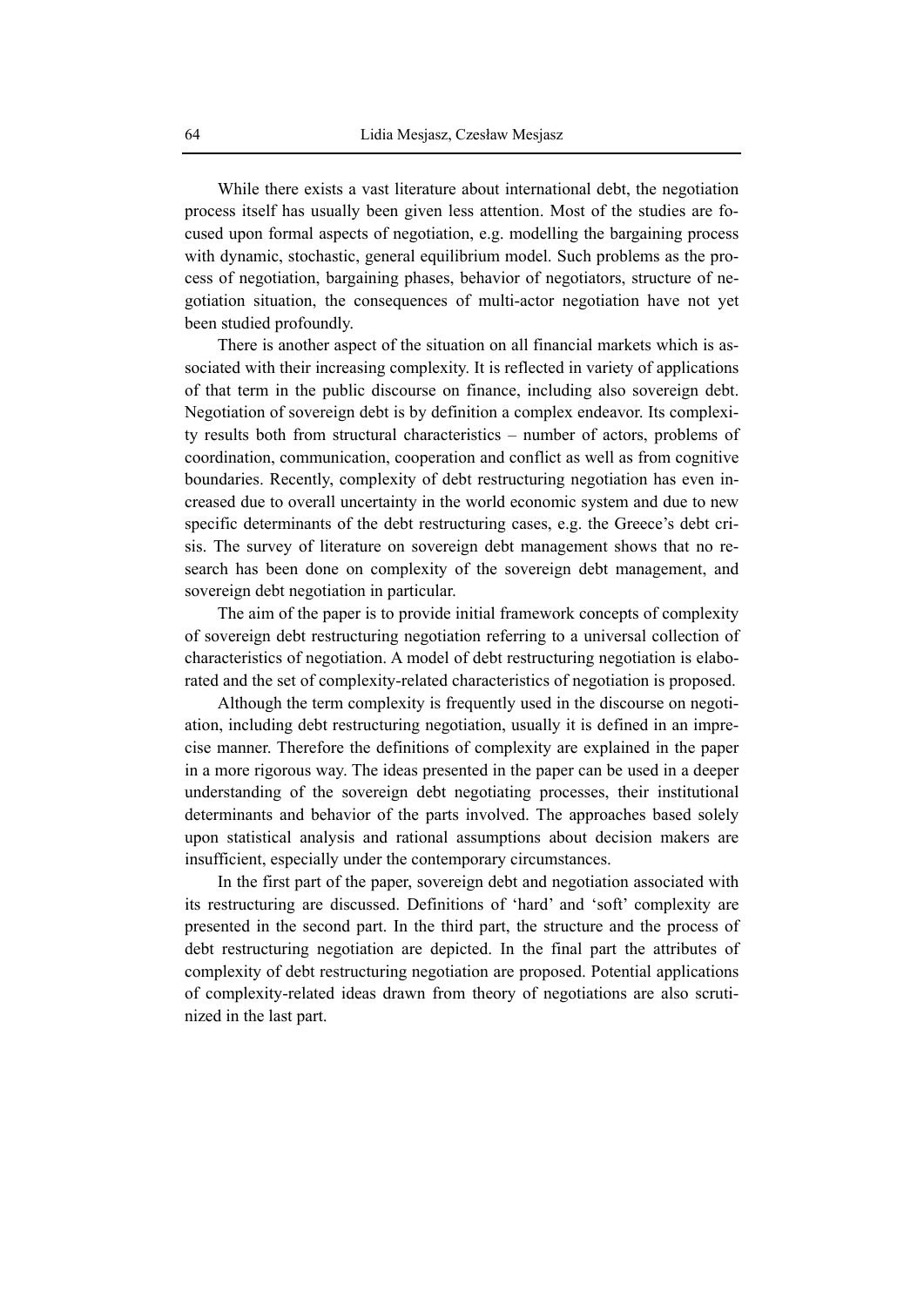### **1. Sovereign debt negotiation: A descriptive approach**

# **1.1. Sovereign debt and its restructuring**

Sovereign debt (public / government / national debt) is issued by a national government. It is theoretically considered to be risk-free, as the government can employ different measures to guarantee repayment, e.g. to increase taxes or to print money. Government debt can embody internal debt (owed to lenders within the country) and external debt (owed to foreign lenders).

In practice, there have been multiple cases in which governments could not serve their debt obligations and had to default. As a consequence, investors ask for different yields across countries. The more a country's repayment ability is in question and the riskier sovereign debt becomes, the higher is its yield. Sovereign debt differs within and across countries e.g. by its maturity, the currency in which it is issued and whether it offers nominal or real interest rates [Definition of Sovereign Debt 2015].

Governments usually borrow by issuing securities, bonds and bills. Less creditworthy countries sometimes borrow directly from a supranational organization – the IMF, the World Bank. As the government draws its income from much of the population, government debt can be viewed as an indirect debt of the taxpayers. Unlike private debt, sovereign debt is especially difficult to enforce. The legal doctrine of sovereign immunity limits suit against defaulting sovereigns, while few government assets are available for attachment in foreign jurisdictions. Due to numerous cases of difficulties of repayment by the countries and even the cases of default, the main concern of theory of economics are the problems with restructuring of sovereign external debt.

Sovereign debt restructuring can be defined as an exchange of outstanding sovereign debt instruments, such as loans or bonds, for new debt instruments or cash through a legal process [Das, Papaioannou & Trebesch 2012, p. 7]. Two components of debt restructuring can be distinguished:

- − debt rescheduling, which can be defined as a lengthening of maturities of the old debt, possibly involving lower interest rates; debt reschedulings imply debt relief, as they shift contractual payments into the future,
- − debt reduction, which can be defined as a reduction in the face (nominal) value of the old instruments.

Debt restructuring can be accomplished under two types of circumstances. First, routine liability management operations (LMOs), such as debt swaps. LMOs are purely voluntary market exchanges, and usually occur in normal times [Papaioannou 2009, p. 15; Das, Papaioannou & Trebesch 2012, p. 7], which can be also used for extra gains by the borrowers yet do not create any need for additional op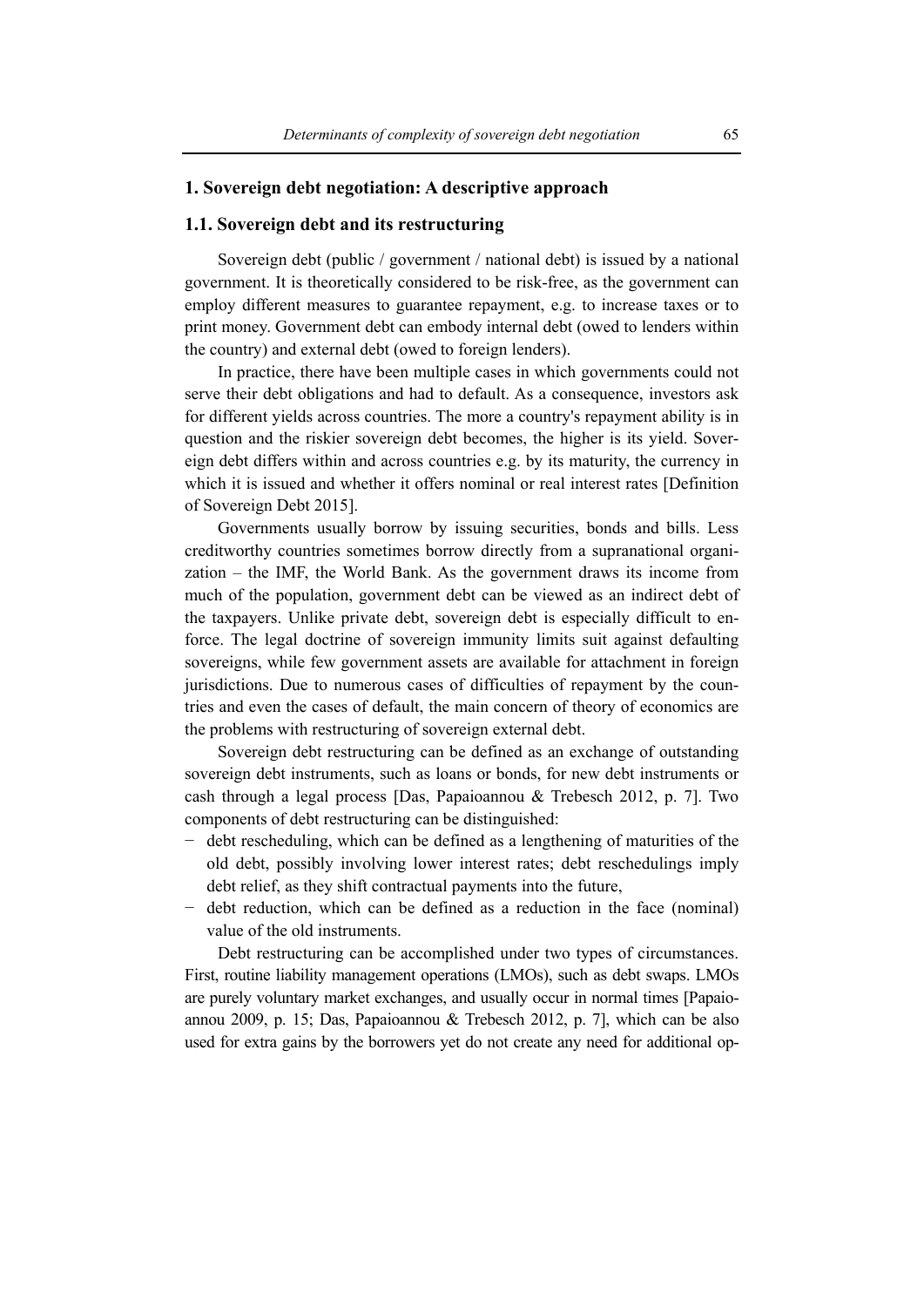erations. Second, all kinds of restructuring forced by negative external and internal conditions affecting the borrower, i.e. distressed debt restructuring.

Majority of research on sovereign debt management focus on distressed debt restructurings, which usually imply some form of debt reduction. Following the definition of Standard & Poor's [Chambers & Kraemer 2011; Das, Papaioannou & Trebesch 2012, p. 7], distressed debt exchanges can be defined as restructurings at terms less favorable than the original bond or loan terms. The 'lessfavorable terms' could include a reduced principal amount, extended maturities, a lower coupon, a different currency of payment, or effective subordination.

Debt restructuring and default are closely related but not identical. A default is the failure of a government to make a principal or interest payment on due time (beyond the grace period). Credit ratings agencies like Standard and Poor's (S&P) define a default as beginning either when the sovereign breaks the contract, or when the sovereign tenders an exchange offer of new debt with less favorable terms than the original issue. Defaults can be partial, when only parts of the country's debt are not being serviced [Tomz & Wright 2013, p. 13]. For example, it is often the case that interest payments continue, while principal payments are suspended. A default can also imply a stoppage of all debt payments towards creditors. These instances are also referred to as a debt moratorium or payment standstill.

Usually, restructurings occur after a default. Restructurings, known as postdefault restructurings, can be defined as debt exchanges that occur after a payment default, i.e., after the government has gone into arrears on parts or all of its debt to creditors. In fact, most debt restructuring processes are triggered by a default event. There may be also other specific cases, preemptive debt restructurings, which can be defined as debt exchanges that occur prior to a default, so that outstanding debt instruments are exchanged before the government misses any payments. While not all restructurings are preceded by a default, it is also important to underline that not all defaults are followed by a restructuring. There have been many instances in which governments temporarily miss payments, which, however, are eventually repaid. This means that a default is resolved (or 'cured') without a debt restructuring [Das, Papaioannou & Trebesch 2012, p. 8].

Another category of debt restructuring are buybacks (repurchasing) and debt swaps. In buybacks outstanding debt instruments are exchanged against cash, often at a discount. There are three reasons why governments in emerging market countries undertake debt buybacks and swaps: to reduce debt service payments, to minimize sovereign risk, and to develop domestic capital markets. Sometimes countries have other objectives, such as releasing collateral and eliminating restrictive bond covenants, but these tend to be subsidiary to the main objectives [Medeiros, Polan & Ramlogan 2007, p. 6].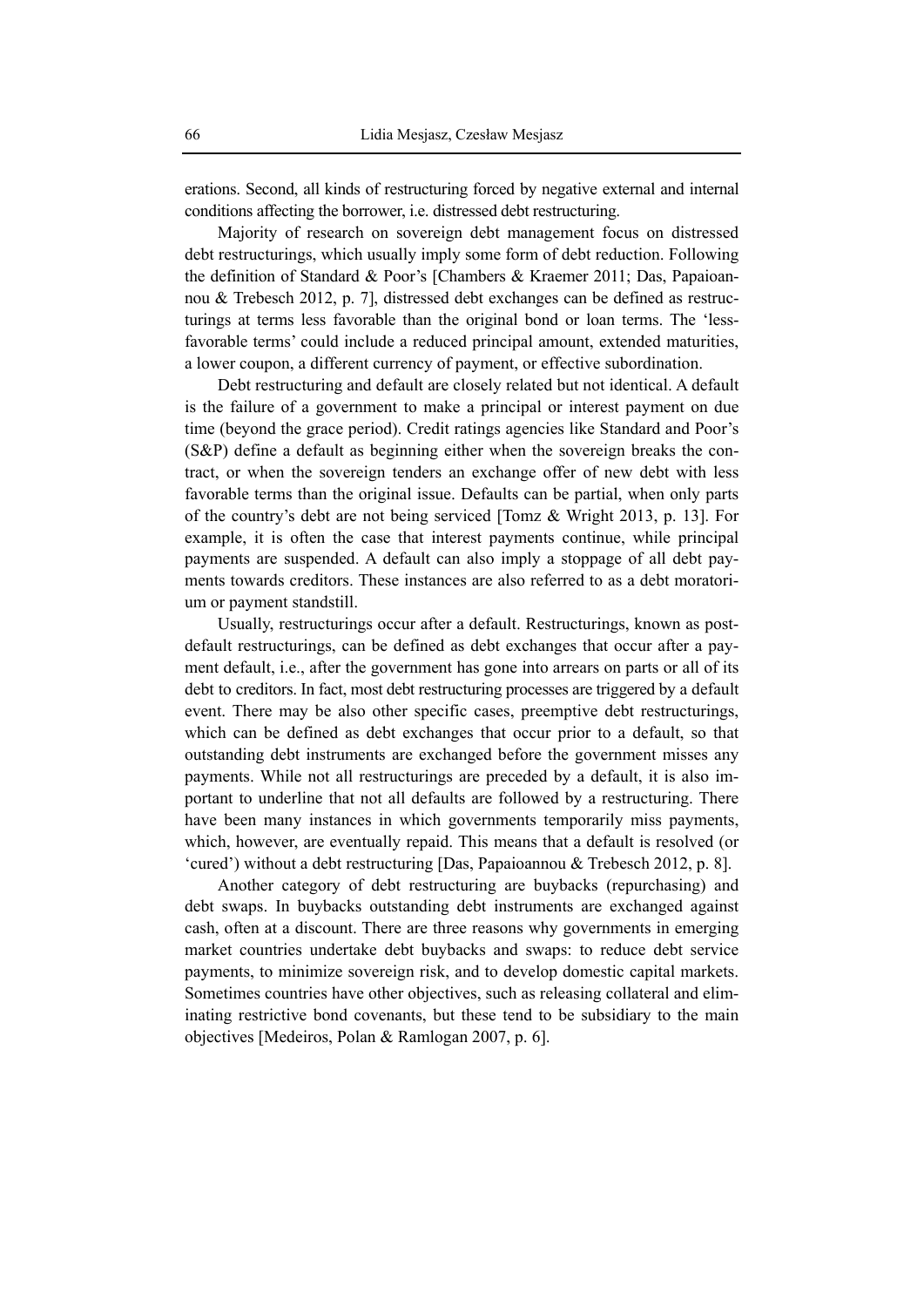### **1.2. Sovereign debt negotiation**

While there is a broad literature about international debt, the negotiation process associated with that have usually been given less attention. Some earlier works are [Sachs 1984; Bulow & Rogoff 1988, 1989; Fernandez-Arias 1991; Mesjasz 2000]. In all the above mentioned works, negotiation of sovereign debt restructuring is the main point of interest. However, negotiation is also necessary before drawing any debt contract, should it be credit or bonds. Therefore the following typology of sovereign debt-related negotiations is proposed: debt contract preparatory negotiation and debt restructuring negotiation. The first group includes credit/loan negotiation and bond negotiation. In the latter case, different form of auctions are also applied. Undoubtedly the sovereign debt restructuring negotiation is a complex process determined by number of participants, diversity of participants, number of issues, diversity of issues, duration and numerous external factors. Four negotiating situations can emerge in debt restructuring:

- − one lender vs. one borrower,
- − one lender vs. multiple borrowers,
- − multiple lenders vs. one borrower,
- − multiple lenders vs. multiple borrowers.

Due to the number and diversity of lenders, in the sovereign debt restructuring negotiation, a coordination problem may arise. The creditors can be private, public or international financial organizations. The coordination of public lenders is accomplished by the Paris Club and coordination of private lenders is done by the London Club. Instead of multiple one-to-one negotiations, the debtor countries can negotiate with the Clubs who are the representatives of all lenders, public or private. The international financial institutions – the World Bank and the IMF can also take part in the negotiation as the third part. In the recent case of the Greece crisis, the European Union and the European Central Bank are also involved as the partners and as the third parties.

Negotiating to restructure sovereign debt is time consuming, on average taking more than six years to complete. Such delays are costly to all parties. Sovereign debtors in default face disruption in their access to world capital markets, while creditors suffer large losses in the value of their investments www [Pitchford & Wright 2010, p. 3].

# **2. 'Hard' and 'soft' complexity of social systems**

Complexity is undoubtedly one of most popular notions applied in the contemporary science and policy making. Studies of complexity are rooted in cy-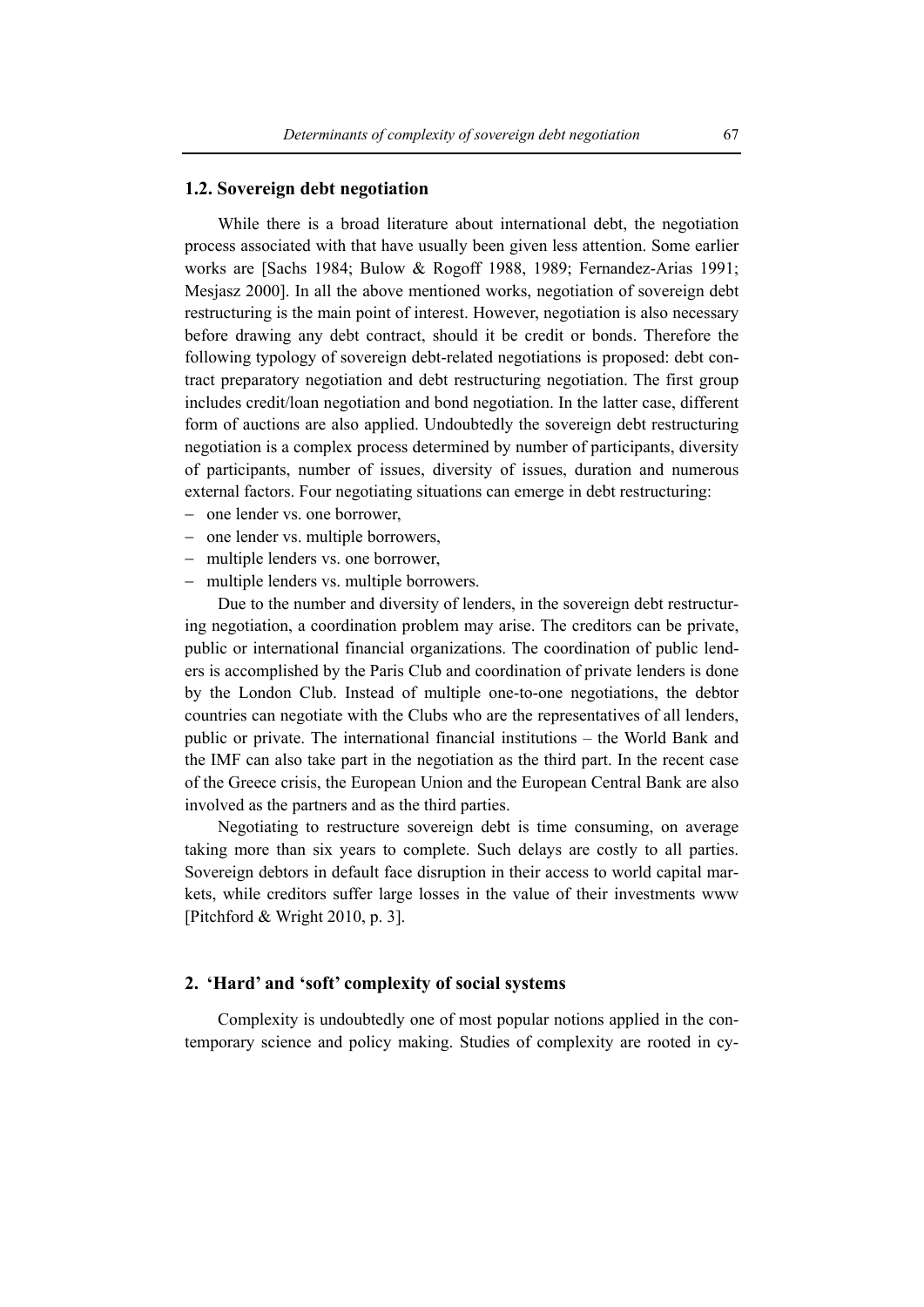bernetics and systems thinking<sup>1</sup>. The first attempts to define and study complex entities go back to the works of Weaver [1948] (disorganized complexity and organized complexity], Simon [1962] − the Architecture of Complexity, and Ashby [1963] – the Law of Requisite Variety. In his search for explaining the meaning of complexity, Lloyd [2001] identified 45 methods of describing complexity. A very convincing picture of intricacy of the field of complexity studies can be also found in the scheme proposed by Castellani [2014].

Unequivocal distinction of complex systems from the 'classical' systems is not possible. In the works by Wiener [1961], Ashby [1963], defining 'first order cybernetics' and 'hard' systems thinking [von Bertalanffy 1968] − without considering the role of observer, complexity was treated as one of important systemic features. In those works, the first systemic/cybernetic characteristics of systems were enumerated: system, element, relation, subsystem, environment, input, output, feedback, black box, equilibrium, stability, synergy, turbulence.

In a preliminary approach complexity of systems derives from the number of elements and the number of their interactions. Furthermore, it can be also characterized by multitude of such traits as adaptability, adaptation, attractor, *autopoiesis*, chaos, bifurcations, butterfly effect, closed system, coevolution, complex adaptive systems, dynamical systems, edge of chaos, emerging properties, far-from-equilibrium states, fitness landscape, fractals, nonlinearity, open system, path dependence, power law, reflexivity, scale-free networks, self-organization, self-organized criticality, self-reflexivity, synergy, synergetics, turbulence. Those ideas are extensively depicted in a large number of writings of which only a small fraction are quoted in this chapter.

Impossibility of decomposition and incomprehensibility are also treated as important facets of complexity. Gell-Mann [1995] shows that complexity can be treated as a function of the number of interactions between elements in a system. Nicolis & Prigogine [1989] prefer measures of complexity based on system 'behavior' rather than on any description of system interactions. Similarly, behavior is also a foundation of analysis and description of CAS (Complex Adaptive Systems) [Holland 1995].

Ideas originated in systems thinking and complexity studies are used in social sciences as models, analogies and metaphors. According to this distinction, the term 'model' is narrowed only for mathematical structures. Mathematical models in complexity studies can be applied in three areas: computing-based experimental mathematics, high precision measurement made across various

 $\overline{a}$ 

<sup>1</sup> There are various interpretations of relations between cybernetics and systems thinking but following von Bertalanffy [1968], it can be agreed that the former can be regarded as a part of the latter. As to avoid unnecessary typological considerations, it is also assumed that complex systems studies are treated herein as a part of systems thinking [Midgley (ed.) 2003].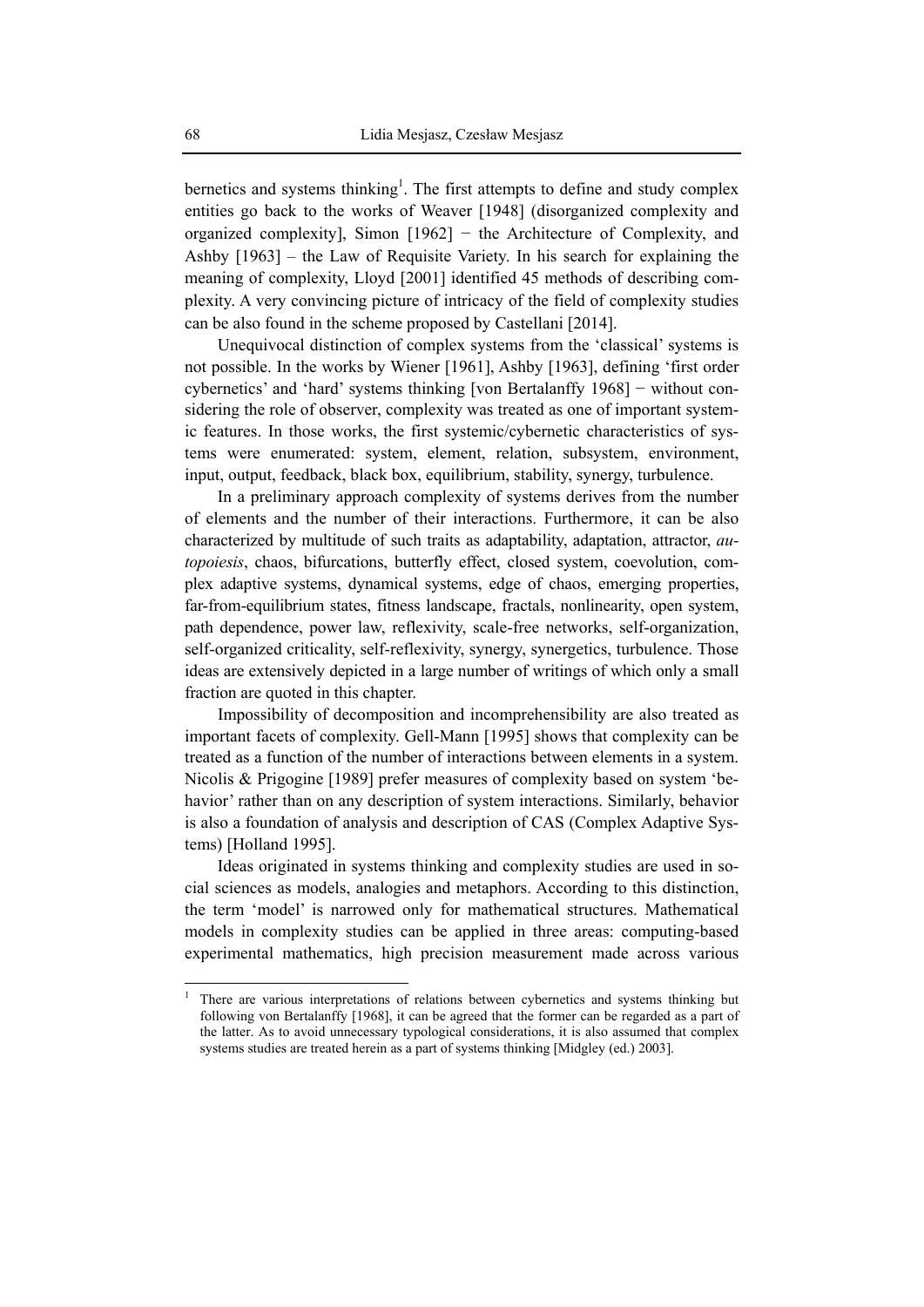disciplines and confirming 'universality' of complexity properties and rigorous mathematical studies embodying new analytical models, theorems and results. Models, analogies and metaphors are instruments of theories in social sciences and are applied for description, explanation of causal relations, prediction, anticipation and normative approach [Lakoff & Johnson 1999].

Complexity has also the deepest interpretations which are connected with the limits of mathematics and logic. Since it concerns any kind of mathematical modelling, it also has to be taken into account in game theory models.

Computational complexity, computational (algorithmic) intractability are always the boundaries of application of any mathematical models and computer simulation [Biggiero 2001; Chaitin 2001]

The above ideas can be called 'hard' complexity research as an analogy with the 'hard' systems thinking, and to some extent, with the 'first order cybernetics'. It includes mathematical modelling of systems with well-defined and measurable characteristics in physics, chemistry, natural sciences and in society<sup>2</sup>.

The 'soft' complexity research, also coined per analogy with 'soft' systems thinking and 'second order cybernetics', includes the ideas of complexity elaborated in other areas – cybernetics and systems thinking, social sciences and in psychology. Those ideas can be divided into two groups. The first group includes concepts, which are based upon analogies and metaphors drawn from 'hard' complexity studies and they are dominating in social sciences theory and practice being very often abused and misused [Gleick 1987; Castellani 2014]. The second group includes indigenous qualitative concepts of complexity like, for example, those elaborated by Luhmann [1995].

Subjectivity is the first aspect of complexity in the 'soft' approach. Following this line of reasoning, from the point of view of the second-order cybernetics, or in a broader approach, constructivism [von Foerster 1982; Glasersfeld 1995; Biggiero 2001], complexity is not an intrinsic property of an object but depends on the observer. Usually it is stated that "complexity, like beauty is in the eyes of the beholder". It may be also stated that human systems are the 'complexities of complexities' [Mesjasz 2010].

In social sciences, and particularly in sociology, attention is given to the concepts of complexity of systems proposed by Luhmann. It's the main idea of 'soft' complexity, akin to 'second order cybernetics'. As one of a few authors, Luhmann has made an attempt to provide a comprehensive definition of social system based solely on communication and on the concept of *autopoiesis* (selfcreation) of biological systems. According to Luhmann, a complex system is one in which there are more possibilities than can be actualized. Complexity of oper-

 $\overline{a}$ 

<sup>2</sup> The distinction between 'soft' and 'hard' complexity was also introduced by Richardson & Cilliers [2001] although with a slightly different meaning.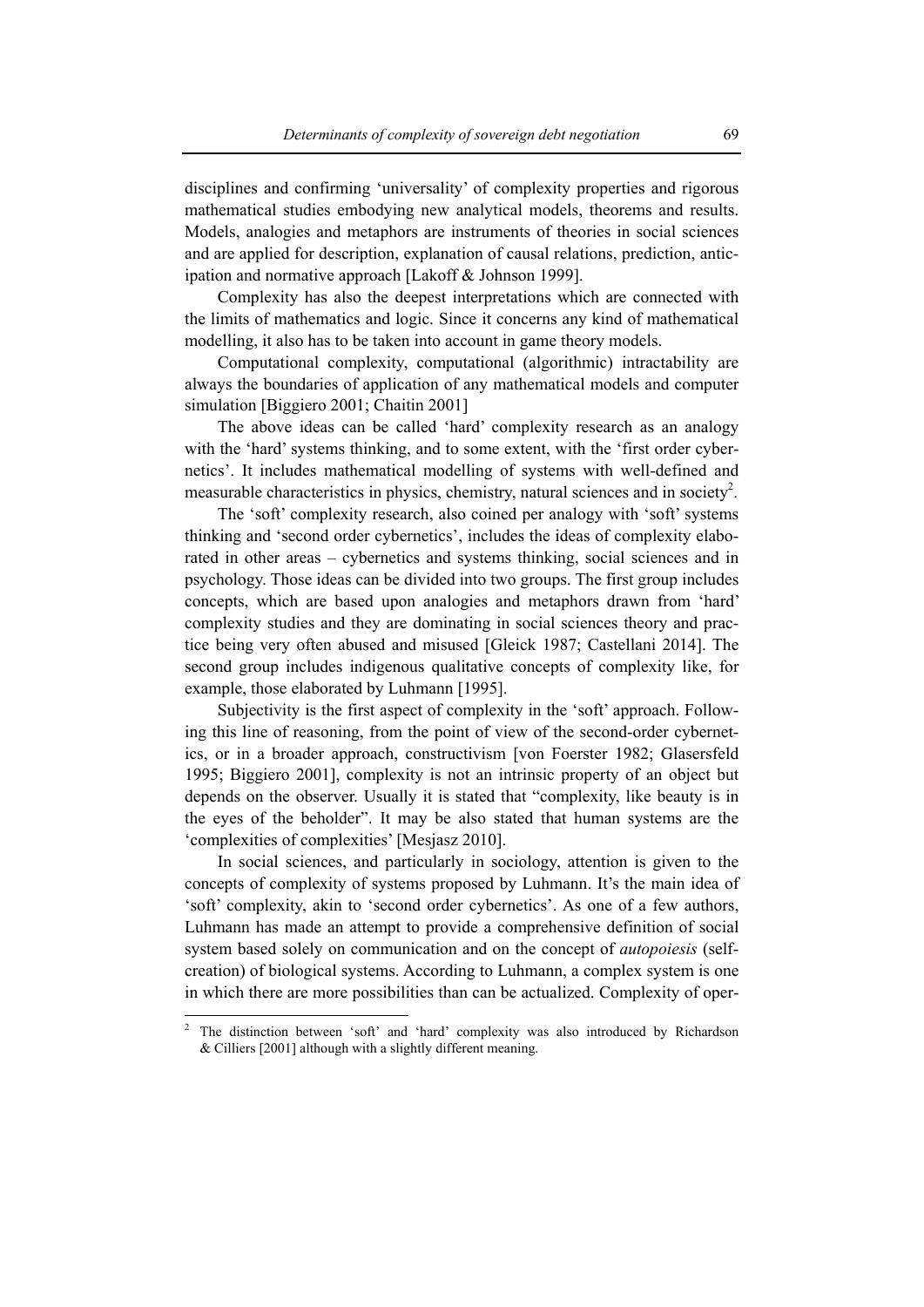ations means that the number of possible relations becomes too large with respect to the capacity of elements to establish relations. It means that complexity enforces selection. The other concept of complexity is defined as a problem of observation. Now, if a system has to select its relations itself, it is difficult to foresee what relations it will select, for even if a particular selection is known, it is not possible to deduce which selections would be made [Luhmann 1990, p. 81].

Complex systems exhibit non-linear behavior that is referred to as positive feedback where internal or external changes to a system produce amplifying effects. Non-linear systems can generate a specific temporal behavior which is called chaos. Chaotic behavior can be observed in time series as data points that appear random, and devoid of any pattern but show a deeper, underlying effect. During unstable periods, such as chaos, non-linear systems are susceptible to shocks (sometimes very small). This phenomenon, called 'sensitivity to initial conditions' and popularized as the Lorenz's 'butterfly effect', exemplifies the cases, where a small change may generate a disproportionate change [Gleick 1987].

# **3. Structure and process of debt restructuring negotiation**

# **3.1. Framework pattern of negotiation process**

Sovereign debt restructuring negotiation can be viewed as a specific type of negotiation (Figure 1). An inspiration for negotiation may come from various areas of knowledge. In the discussions on sovereign debt restructuring negotiation, the approach based on formal game models is dominating. Such an approach seems insufficient since other factors also play an important role in that negotiation.

Therefore it seems necessary to extend the set of 'traditional' methods of analysis of sovereign debt restructuring negotiations. A natural extension is to drawn on the models of negotiation used in micro-scale − in management, trade and finance at the corporate level. Negotiation in those areas is analyzed from multiple points of view – social, behavioral, cultural, economic and mathematical. As the point of departure a framework process of debt restructuring is proposed. Obviously such an approach will make the subject of research much more complex but under the present circumstances it is the only possible way of studying sovereign debt restructuring negotiations. The process of negotiating can be depicted with the characteristics presented in Figure 2 and Table 1.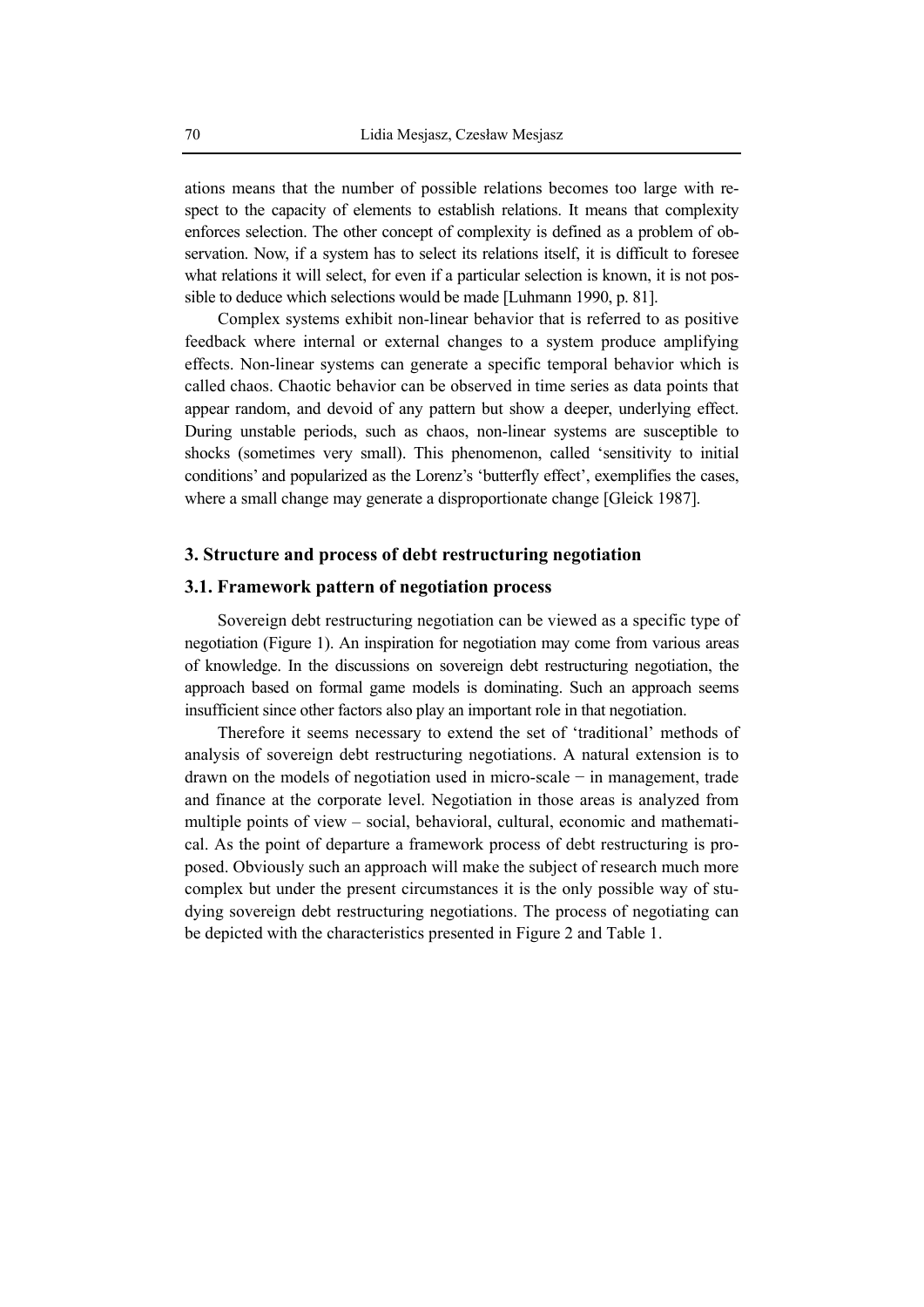

**Figure 1.** Framework model of sovereign debt restructuring negotiation

**Figure 2.** Attributes of negotiation process

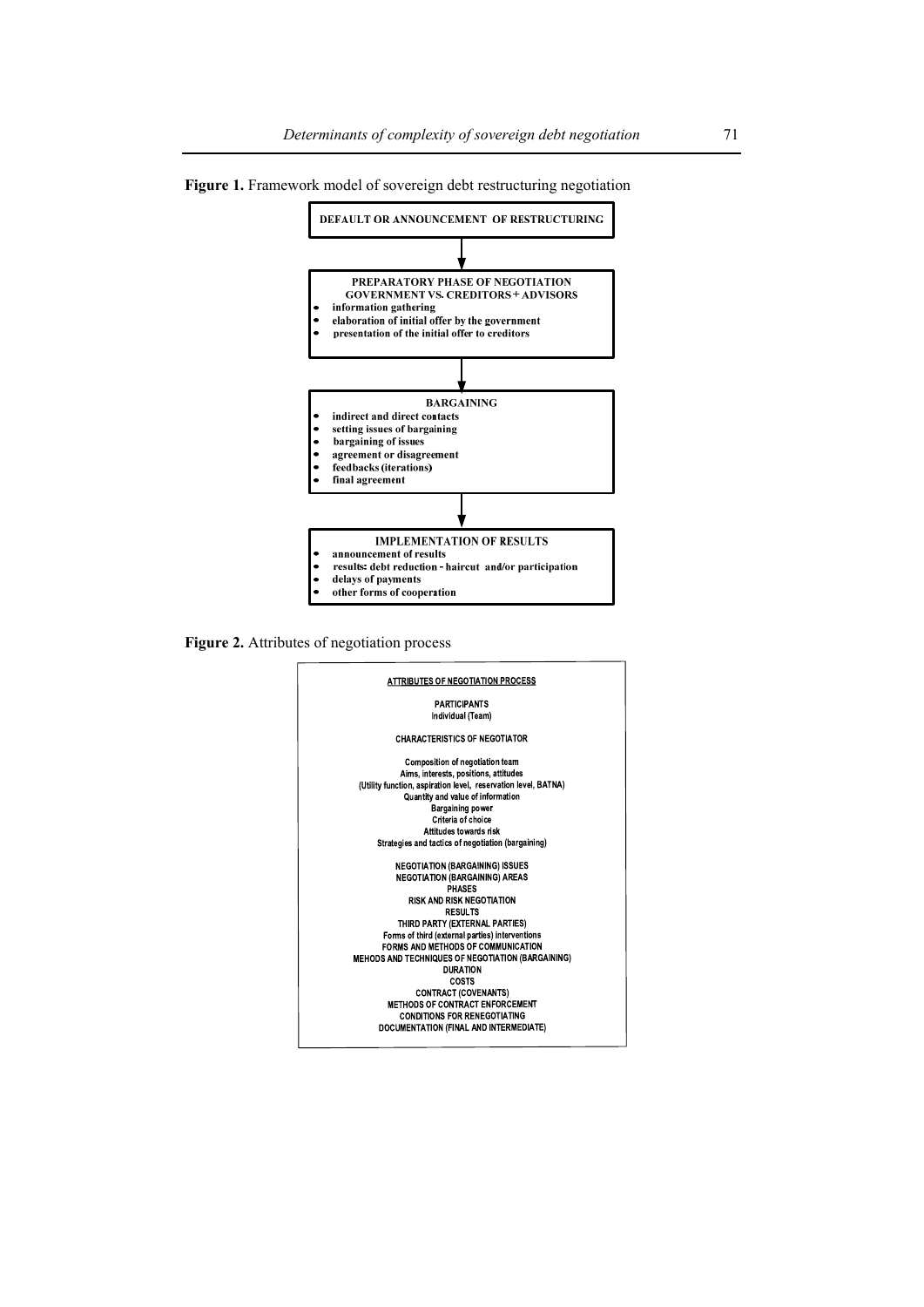### **3.2. Structural model of debt restructuring negotiation**

In majority of considerations on sovereign debt restructuring attention is focused upon the differences between this kind of debt and other, 'classical' corporate debt, debt of other institutions and domestic lending.

Understanding of international debt negotiations starts from recognizing the difference between domestic and international lending regarding the enforcement of the debt contracts. In domestic lending the legal system allows collateral to be attached, which provides a guarantee for the creditor and an incentive to comply for the debtor. Insufficient collateral may lead to debt restructuring and even bargaining, but under normal circumstances the liquidation value of the collateral can be expected to be enough to assure contract compliance [Fernandez-Arias 1991, pp. 4-5].

Usually the negotiation takes place between multiple bank lenders or representatives of bondholders and representatives of the debtor country. They bring about all consequences of multiple-party negotiations – increased complexity, multitude of conflicting interests, possible multiple coalitions. Negotiations between the banks' consortium and each country in the context of a debt crisis can be schematically described as follows (Table 1).

The banks abide by the rule of law because otherwise they would lose the possibility of applying legal sanctions. The country, however, does not have this constraint and can renegotiate its obligations in any period. Therefore, without the loss of generality, renegotiations seeking a rescheduling agreement can be assumed to take place in every period if the constraint is established that the outcome cannot be detrimental to the country, compared to complying with the original schedule in the current period [Fernandez-Arias 1991, p. 11].

| <b>Universal characteristics</b> | <b>Specific characteristics</b>                                                                                                                                                             |
|----------------------------------|---------------------------------------------------------------------------------------------------------------------------------------------------------------------------------------------|
|                                  |                                                                                                                                                                                             |
| Participants                     | Debtor country, representatives of foreign governments, representatives of<br>foreign banks, representatives of bondholders (state, banks, other financial<br>institutions)                 |
| Bargaining issues                | Debt restructuring – reduction, rescheduling, swaps, debt for giveness,<br>internal economic reforms by the borrower, changes of debt maturity                                              |
| Phases                           | Initiation – credit 'event', identification of situation (pre-emptive activi-<br>ties, insolvency, default), preparation for renegotiation, renegotiation,<br>implementation of solution    |
| Risk and risk negotiation        | Low risk of costs of sovereign default (theoretical); in reality the restruc-<br>turing and especially default may be costly for lenders, negotiated risk<br>sharing, absence of collateral |
| Results                          | Debt restructuring (debt rescheduling, debt forgiveness (partial, complete)                                                                                                                 |
| Third party (external parties)   | World Bank, International Monetary Fund, London Club (private lenders),<br>Paris Club (public lenders), European Central Bank, European Commission                                          |

**Table 1.** Structural interpretation of sovereign debt negotiation process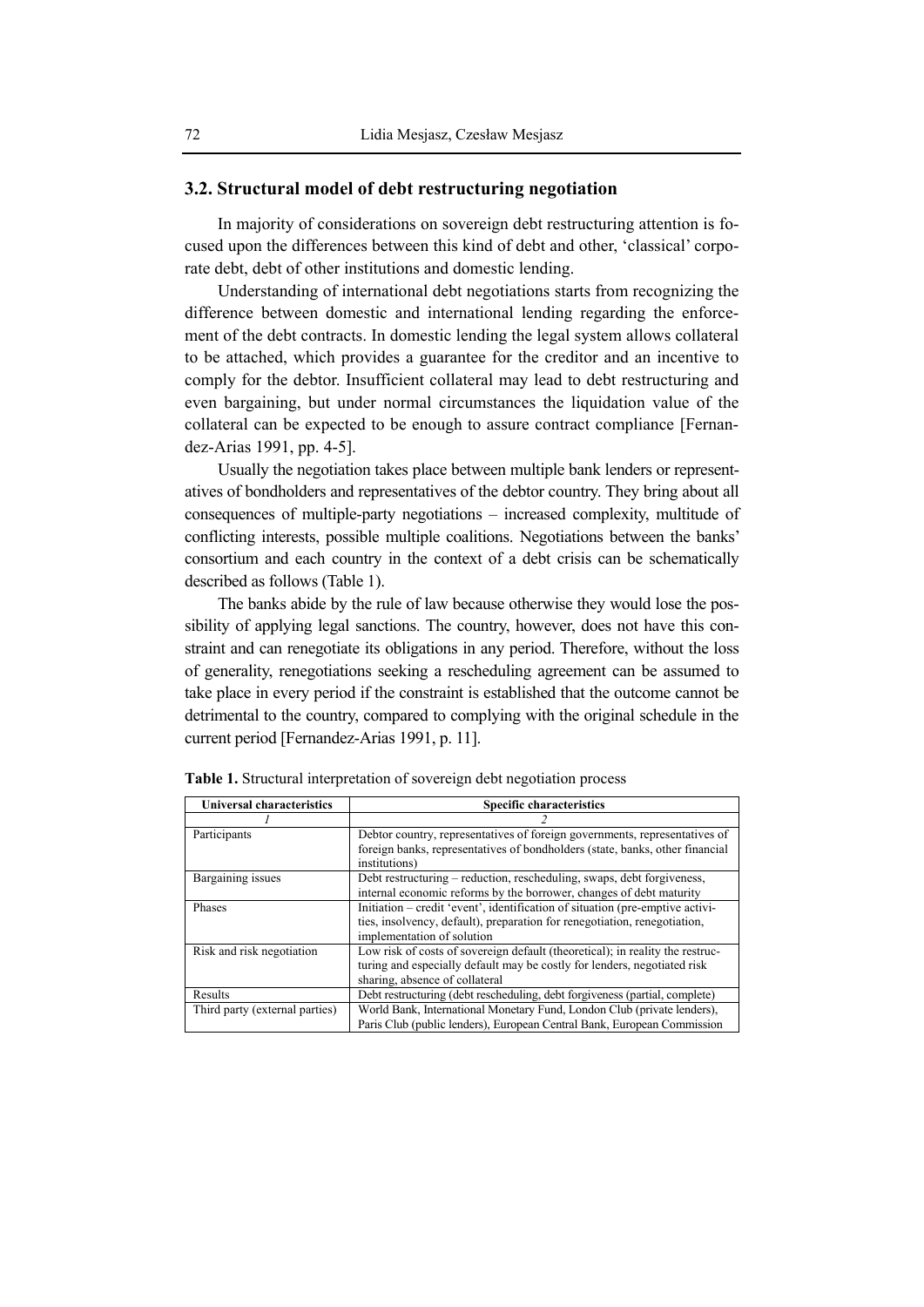| Table 1 cont. |
|---------------|
|               |

| Forms of third (external     | World Bank - delegated monitoring, provider of additional resources, IMF -          |
|------------------------------|-------------------------------------------------------------------------------------|
| parties) interventions       | delegated monitoring, provider of additional resources, London Club –               |
|                              | coordination of private lenders                                                     |
|                              | Paris Club – coordination of public lenders                                         |
|                              | ECB - debt of EU members                                                            |
| Duration                     | Continuous process, negotiation from 1 to 6 years                                   |
| Costs                        | High transaction costs, high agency costs of all parts involved                     |
| Contract (covenants)         | Legal binding contract, political agreement, declaration of will, reputation        |
|                              | contracts, cash in advance contracts                                                |
|                              | Covenants constraining activities of the borrower                                   |
|                              | Covenants influencing decisions of the borrower, e.g. sales of assets,              |
|                              | restructuring of assets                                                             |
|                              | Sets of ratios (indicators) to be observed by the borrower (e.g. asset-to-liability |
|                              | or revenue-to-cost ratios), possibility of collective action clauses                |
| Methods of contract          | Threat of loss of reputation, restrictions in access to international borrow-       |
| enforcement                  | ing, institutional pressure, political pressure                                     |
| Conditions for renegotiation | Possibility of perpetual renegotiation                                              |

The above general approach to sovereign debt negotiations can be an adequate point of departure for developing a more precise and at the same time more universal model of this type of negotiations. The ideas applied so far in studies of the debt restructuring negotiations are insufficient since they omit behavioral, psychological, historical and cultural aspects. Therefore the characteristics included in the framework model approach proposed in Figure 2 can be specified as to reflect the structure of sovereign debt restructuring negotiations in a more detailed way. The characteristics in Table 1 are not complete an only show the directions for further specification.

# **4. Ideas and models relevant to complexity of debt restructuring negotiation**

The multitude of definitions of complexity of social systems is also reflected in different interpretations of complexity of negotiation. Similarly as in social sciences, this term is applied with more or less profound understanding. Coming from the earlier survey of the meanings of complexity, two ideas can be proposed: structural complexity and cognitive complexity, which are not identical with 'hard' and 'soft' complexity. Both types of complexity are relevant for conflict and negotiation, which are non-separable. The former has a broader meaning since negotiation is but one of the methods of conflict management.

Structural complexity can be described with the following measurable characteristics of negotiators and their interactions:

- − number of negotiators,
- number of separable dyadic interactions between negotiators,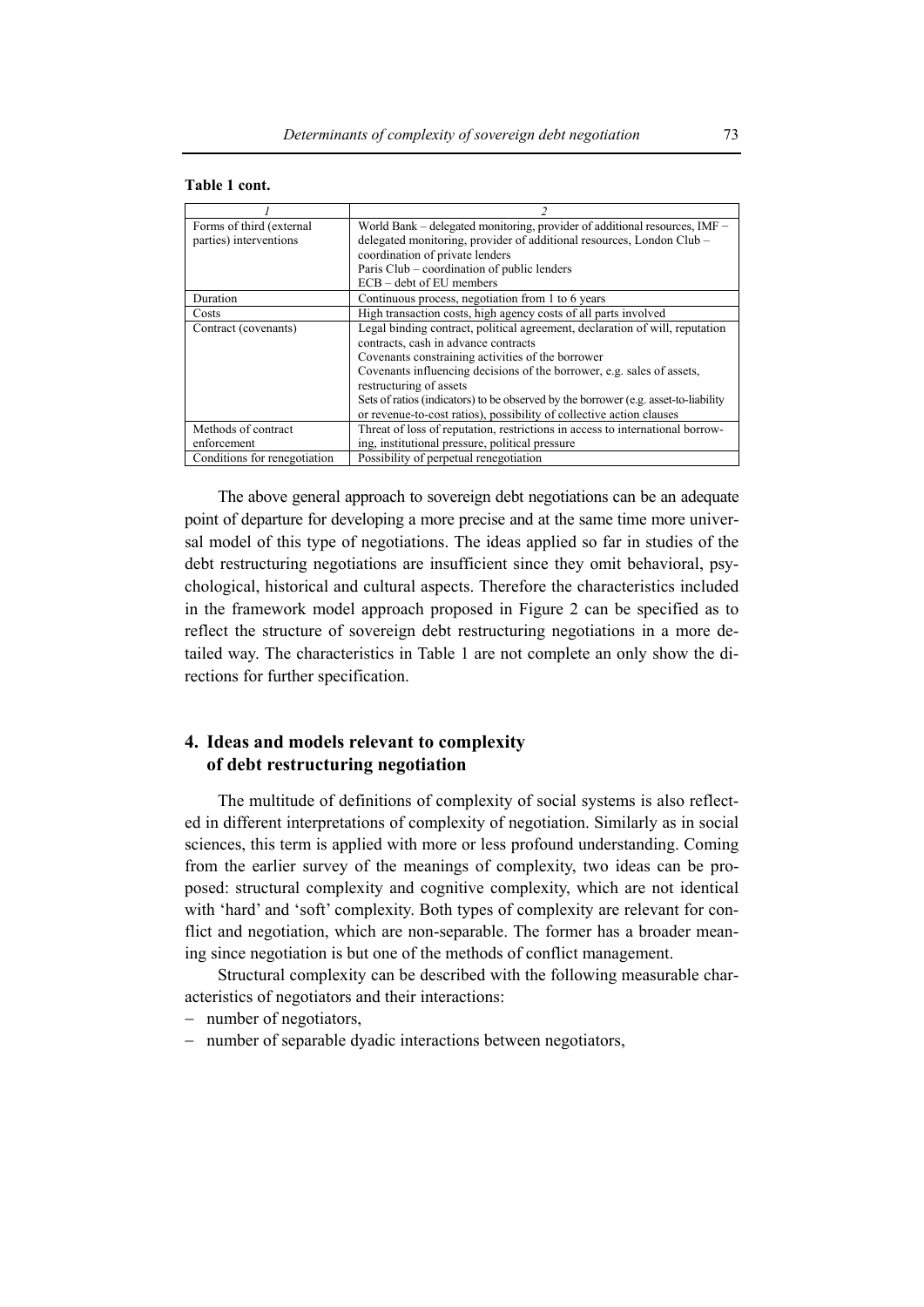- − type of the dyadic interactions determined by the resources involved in them, duration, patterns of dynamics, frequency,
- − strength of dyadic interactions measured with their quantitative characteristics – duration, frequency, dynamics,
- − number of bargaining issues constituting an interaction,
- − number and strength of overlaps of dyadic interactions.

Two additional explanations are necessary. First, although in multiple actor systems, the interactions are of more complex character yet for the sake of simplicity of analysis only dyadic direct interactions are distinguished. Second, an interaction is any type of relation between the units not necessarily including negotiation while the latter is always a part of interaction and may concern single or multiple issues. Cognitive complexity embodies the following quantitative and qualitative characters of negotiators and their interactions:

- − structure of interaction negotiable and non-negotiable issues,
- − structure of bargaining − number of issues, resources,
- − types of bargaining one time, repeated,
- − information possessed by negotiators,
- − characteristics of negotiators beliefs, perceptions, utilities, preferences, criteria of choice, equilibria).

The above concepts provide a framework for different interpretations of complexity of negotiation proposed in theoretical considerations. Similarly as in other areas, where the term 'complexity' is applied, several interpretations of this notion can be found, ranging from slogans, through more or less precise definitions and ending with proposals directly referring to 'hard' and 'soft' complexity known from other areas (Table 2).

| Complexity-<br>related concept                                         | <b>Description</b>                                                                                                                                                                                                   | Relevance to debt<br>restructuring negotiations                                                                            | <b>Sources</b>                                                   |
|------------------------------------------------------------------------|----------------------------------------------------------------------------------------------------------------------------------------------------------------------------------------------------------------------|----------------------------------------------------------------------------------------------------------------------------|------------------------------------------------------------------|
|                                                                        |                                                                                                                                                                                                                      |                                                                                                                            |                                                                  |
| General considera-<br>tions on conflicts<br>and systemic<br>complexity | Characteristics and complexity<br>of social systems, multi-actor<br>negotiation, non-linearity,<br>limits of prediction, unintended<br>consequences, self-organization                                               | Applicable to all types of<br>debt restructuring negotia-<br>tions with multiple and<br>multiply-related partici-<br>pants | Hughes [2004]                                                    |
| Complexity of<br>decision making<br>in negotiation                     | Number of issues, relations<br>between issues. Reduction of<br>complexity by decision heuris-<br>tics. Application of ideas from<br>behavioral economics                                                             | Relevance to most of debt<br>restructuring negotiations                                                                    | Kahneman &<br>Tversky [1979];<br>van der Schalk<br>et al. [2010] |
| Complexity<br>of conflict                                              | Complexity defined as a num-<br>ber of potential contracts;<br>protracted, intractable conflicts,<br>multi-level approach – psycho-<br>logical, social, economic,<br>conflicts/negotiation as dynam-<br>ical systems | Multi-actor debt renegotia-<br>tions with limited prospects<br>of long-lasting solutions,<br>e.g. Greece debt crisis       | Coleman [2006]                                                   |

**Table 2.** Complexity as an attribute of debt restructuring negotiation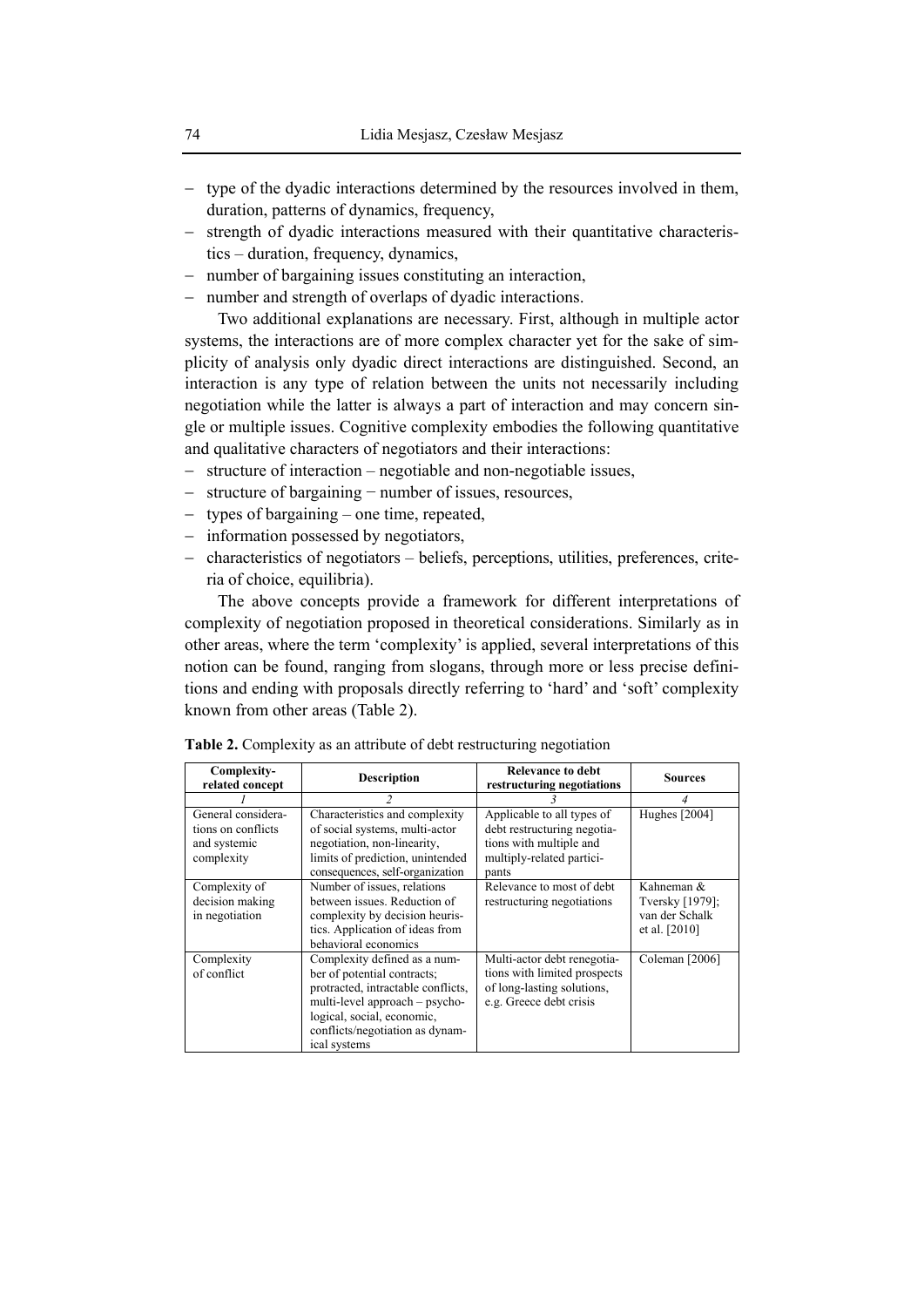| Table 2 cont. |  |  |
|---------------|--|--|
|---------------|--|--|

|                     | $\overline{\mathfrak{c}}$         |                              |                     |
|---------------------|-----------------------------------|------------------------------|---------------------|
| Complexity          | Mathematical modelling            | Potential applications in    | Deng & Papadi-      |
| of coalitions       | of coalitions in multi-actor      | modelling debt restructur-   | mitriou [1994]      |
| in negotiation      | bargaining. Complexity            | ing negotiations creating    |                     |
|                     | of coalitions                     | coalitions                   |                     |
| Complexity          | In the literature on repeated     | Possible direction           | Rubinstein          |
| of strategy         | games played by automata the      | of applications of repeated  | $[1986]$ ; Kletzer  |
|                     | number of states of the           | games models applied in      | & Wright [1998];    |
|                     | machine (that implements)         | studying sovereign debt      | Lee & Sabourian     |
|                     | a strategy) is often used         | restructuring                | $[2005]$            |
|                     | as a measure of complexity        |                              |                     |
| Negotiation         | Applications of agent based       | Applicable in all types      | Maudet [2010]       |
| in multi agent      | models in voting, resource        | of multi-party debt negotia- |                     |
| modelling           | allocation and persuasion         | tion agreements              |                     |
| Negotiation         | Simulation with application       | Applicable in multi-party    | An [2011]           |
| in multi agent      | of agent-based models in          | debt negotiation with        |                     |
| resource allocation | modelling multi-party negotiation | resource allocation          |                     |
| Computational       | Computational complexity          | Already acknowledged in      | Papadimitriou       |
| complexity          | as a barrier of all mathematical  | game models, e.g. analysis   | $[1992; 1994]$ ;    |
| of algorithms       | models applied in decision        | of some of Nash equilibria   | Biggiero $[2001]$ ; |
| of modeling         | theory, game theory, simula-      | by Papadimitriou. Poten-     | Chaitin [2001]      |
| advanced models     | tion models                       | tially applicable in ad-     |                     |
| taken from game     |                                   | vanced game theory mod-      |                     |
| theory and multi-   |                                   | els of debt restructuring    |                     |
| agent modelling     |                                   | bargaining                   |                     |

# **Conclusions**

The preliminary studies of the links between the ideas taken from complexity studies and sovereign debt restructuring negotiation allow for drawing the following conclusions.

- 1. Consequences of increasing complexity and uncertainty of moderns financial markets have not yet been sufficiently considered in the theories relating to the sovereign debt management and to the negotiation associated with that debt.
- 2. Complexity of debt restructuring negotiation, similarly as other types of negotiation can be characterized with structural and cognitive features.
- 3. Debt restructuring negotiation theory and policy should include the state-of-the- -art ideas of complexity of negotiation.
- 4. The ideas of complexity of negotiation should include models taken from game theory in which complexity is defined and from other areas of the studies of complex systems.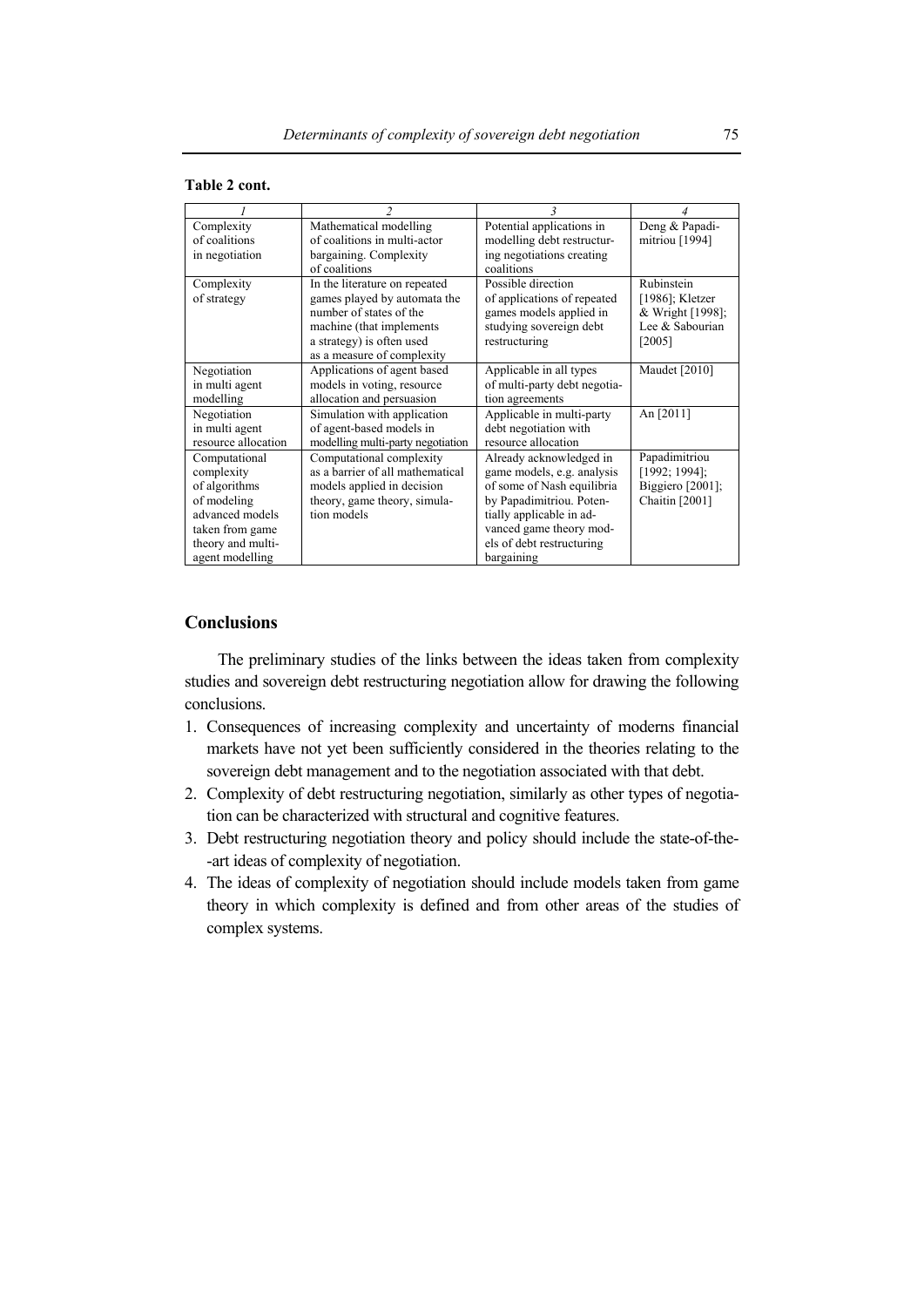#### **References**

- An B. (2011): *Automated Negotiation for Complex Multi-Agent Resource Allocation*. Dissertations. Paper 329, University of Massachusetts – Amherst, http://scholarworks. umass.edu/open\_access\_dissertations/329/ (access: 17.09.2015).
- Ashby W.R. (1963): *An Introduction to Cybernetics*. Wiley, New York.
- Bertalanffy L. von (1968): *General Systems Theory*. Braziller, New York.
- Biggiero L. (2001): *Sources of Complexity in Human Systems*. "Nonlinear Dynamics, Psychology and Life Sciences", Vol. 5, No. 1, pp. 3-19.
- Bulow J., Rogoff K. (1988): *Multilateral Negotiations for Developing Country Debt.* "IMF Staff Papers", Vol. 35, No. 4, pp. 644-657.
- Bulow J., Rogoff K. (1989): *Sovereign Debt: Is to Forgive to Forget?* "American Economic Review", Vol. 79, No. 1, pp. 43-50.
- Castellani B. (2014): *Brian Castellani on the Complexity Sciences, Theory, Culture & Society*. http://theoryculturesociety.org/brian-castellani-on-the-complexity-sciences (access: 20.11.2014).
- Chaitin G.J. (2001): *Exploring Randomness.* Springer Verlag, London.
- Chambers J., Kraemer M. (2011): *Distressed Sovereign Debt Exchanges: Examples From the Past and Lessons for the Future*, Standard & Poor's, http://siteresources. worldbank.org/INTDEBTDEPT/Resources/468980-1170954447788/3430000-1303 758575737/DMFBerne04Chambers.pdf (access: 7.05.2015).
- Coleman P.T. (2006): *Conflict, Complexity, and Change: A Meta-Framework for Addressing Protracted, Intractable Conflicts − III*. "Peace And Conflict: Journal of Peace Psychology", Vol. 12, No. 4, pp. 325-348.
- Das U.S., Papaioannou M.G., Trebesch Ch. (2012): *Sovereign Debt Restructurings 1950-2010: Literature Survey, Data, and Stylized Facts.* IMF Working Paper, International Monetary Fund, No. 12/203, Washington, D.C, https://www.imf.org/ external/pubs/ft/wp/2012/wp12203.pdf (access: 25.01.2015).
- Definition of Sovereign Debt (2015), http://lexicon.ft.com/Term?term=sovereign-debt (15.04.2015).
- Deng X., Papadimitriou C.H. (1994): *On the Complexity of Cooperative Solution Concepts.* "Mathematics of Operations Research", Vol. 19, No. 2, pp. 257-266.
- Fernandez-Arias E. (1991): *A Dynamic Bargaining Model of Sovereign Debt.* Working Papers, WPS 778, The World Bank, Washington, DC.
- Foerster H. von (1982): *Observing Systems.* Intersystems Publications, Seaside, CA.
- Gell-Mann M. (1995): *What is Complexity?* "Complexity", Vol. 1, No. 1, pp. 16-19.
- Glasersfeld E. von (1995): *Radical Constructivism: A New Way of Knowing and Learning.*  The Farmer Press, London.
- Gleick J. (1987): *Chaos: The Making of a New Science.* Viking Press, New York.
- Holland J.D. (1995): *Hidden Order. How Adaptation Builds Complexity*. Basic Books, New York.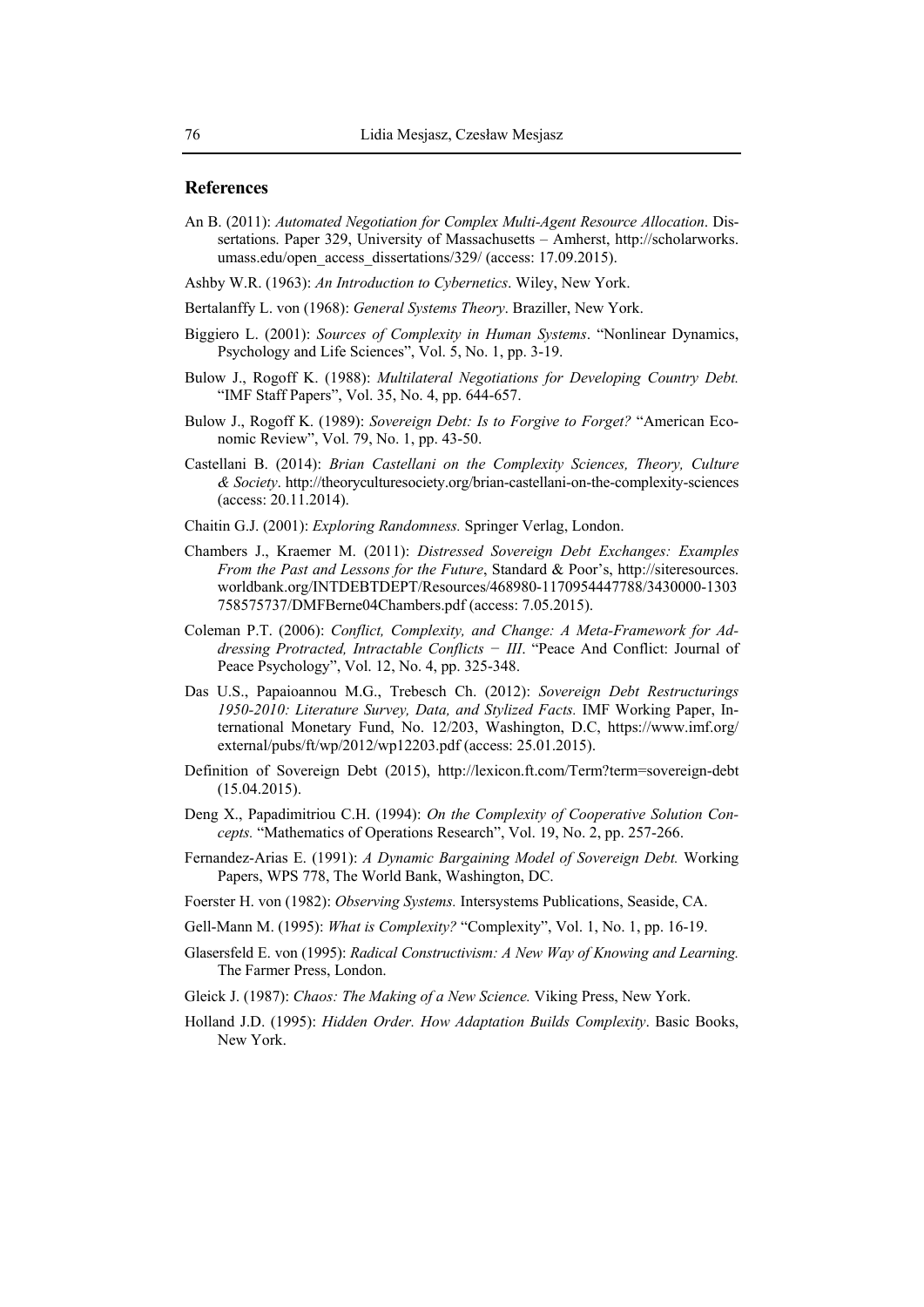- Hughes S.H. (2004): *Understanding Conflict in a Postmodern World*. "Marquette Law Review", Vol. 87, No. 4, http://scholarship.law.marquette.edu/mulr/vol87/iss4/7/ (access: 19.05.2015).
- Kahneman D., Tversky A. (1979): *Prospect Theory: An Analysis of Decision under Risk.*  "Econometrica", Vol. 47, No. 2, pp. 263-292.
- Kletzer K.M., Wright B.D. (1998): *Sovereign Debt as Intertemporal Barter*. Working Paper, No. 25, Stanford Center for International Development, Stanford University, http://scid.stanford.edu/sites/default/files/publications/25wp.pdf (access: 10.04.2015).
- Lakoff G., Johnson M. (1999): *Metaphors We Live by.* University of Chicago Press, Chicago.
- Lee J., Sabourian H. (2005): *Efficiency in Negotiation: Complexity and Costly Bargaining.* "Birkbeck Working Papers in Economics & Finance", http://www.bbk.ac.uk/ems/ research/wp/PDF/BWPEF0505.pdf (access: 29.08.2015).
- Lloyd S. (2001): *Measures of Complexity: A Nonexhaustive List.* "IEEE Control Systems Magazine", Vol. 21, No. 4.
- Luhmann N. (1990): *Essays on Self-Reference.* Columbia University Press, New York.
- Luhmann N. (1995): *Social Systems.* Stanford University Press, Palo Alto, CA.
- Maudet N. (2010): *Reaching Agreement in Multiagent Systems.* Habilitation, Diriger les Recherches en Informatique, Soutenue publiquement le 13 Décembre, Université Paris-Dauphine, Paris.
- Medeiros C., Polan M., Ramlogan P. (2007): *A Primer on Sovereign Debt Buybacks and Swaps.* "IMF Working Paper", WP/07/58, http://www.imf.org/external/pubs/ft/wp/ 2007/wp0758.pdf (access: 8.04.2015).
- Mesjasz C. (2000): *Reorganization of Commercial Debt: Negotiations between Poland and the London Club (1981-1994). International Economic Negotiation: Models versus Reality*. Eds. V.A. Kremenyuk, G. Sjöstedt. Edward Elgar, Cheltenham.
- Mesjasz C. (2010): *Complexity of Social Systems*. "Acta Physica Polonica A", Vol. 117, No. 4, http://przyrbwn.icm.edu.pl/APP/PDF/117/a117z468.pdf (access: 18.09.2015).
- Midgley G., ed. (2003): *Systems Thinking.* Vol. I-IV. Sage, London.
- Nicolis G., Prigogine I. (1989): *Exploring Complexity: An Introduction.* W.H. Freeman, New York.
- Papadimitriou C.H. (1992): *On Games with a Bounded Number of States.* "Games and Economic Behavior", Vol. 4, No. 1, pp. 122-131.
- Papadimitriou C.H. (1994): *Computational Complexity.* Addison-Wesley, Reading, MA.
- Papaioannou M.G. (2009): *Exchange Rate Risk Measurement and Management: Issues and Approaches for Public Debt Managers.* "South-Eastern Europe Journal of Economics", Vol. 7, No. 1, http://www.asecu.gr/Seeje/issue12/Papaioannou.pdf (access: 17.03.2015).
- Pitchford R., Wright M.L.J. (2010): *Holdouts in Sovereign Debt Restructuring: A Theory of Negotiation in a Weak Contractual Environment*. "NBER Working Paper Series", Working Paper 16632, http://www.nber.org/papers/w16632 (access: 18.03.2014).